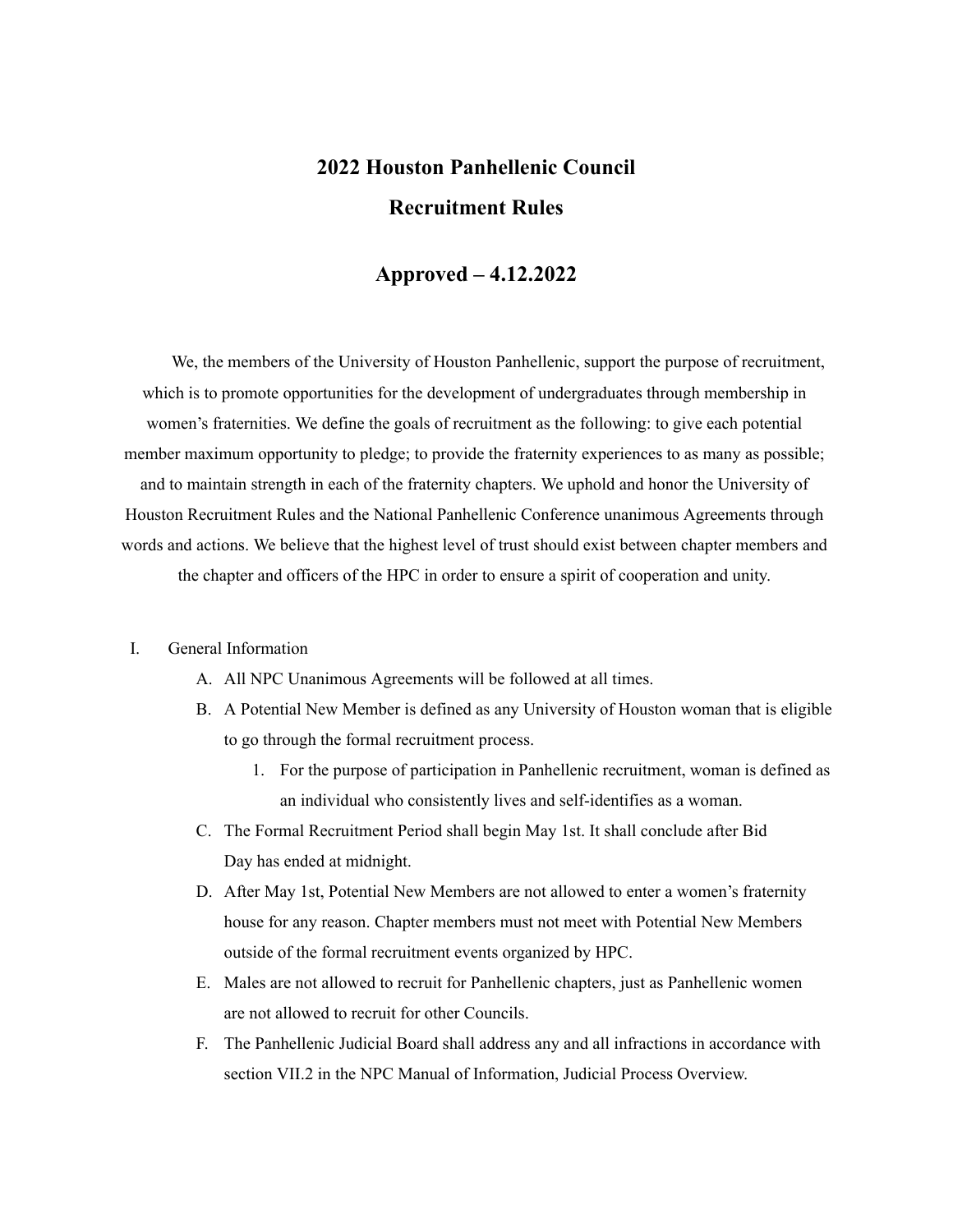G. All system settings should align to the standards set by the HPC VP of Recruitment. (Only pertains to virtual recruitment process)

# II. Panhellenic-Friendly Communication

- A. The University of Houston Panhellenic Community will promote Panhellenic-friendly contact with all potential new members throughout the year. Panhellenic-friendly communication is defined as the promotion of the overall sorority experience and encouragement of women to explore participation in formal Panhellenic recruitment.
	- 1. The term "Rush" shall be removed from recruitment vocabulary verbally and via social media for all chapters.
	- 2. Slander of any form (communicated verbally or via social media) that is geared towards other organizations shall result in an infraction.
		- a) Slander is defined as the use of negative or defamatory language towards another organization.
		- b) If a chapter member is reported to be using negative or defamatory language, it will be up to the discretion of the judicial board to handle the offense based on severity.
- B. Promotion of own chapter, rather than Panhellenic as a whole, is not prohibited during the primary recruitment period. Chapter accounts and member accounts will be able to state "Go xyz"
- C. Strict silence is defined as verbal, nonverbal, written, printed, text message and electronic communication or communicating through a third party to a PNM. Strict silence, regarding PNM communication, will begin at the beginning of the first party on the first day of Sisterhood Round and end once PNMs have opened and received their bids.
	- 1. Strict silence is also defined as any social media use relating to Panhellenic or general Greek Life. Strict silence, regarding social media silence, will begin at the beginning of the first party on the first day of Sisterhood Round and end at 11:59PM the day of Preference Round.
		- a) The use of Social Media for Chapter accounts only allows for post to occur during the strict silence period about current recruitment events taking place. Chapter accounts must maintain Panhellenic-friendly contact and refrain from any interaction with PNMs i.e. No liking, commenting, retweeting, etc.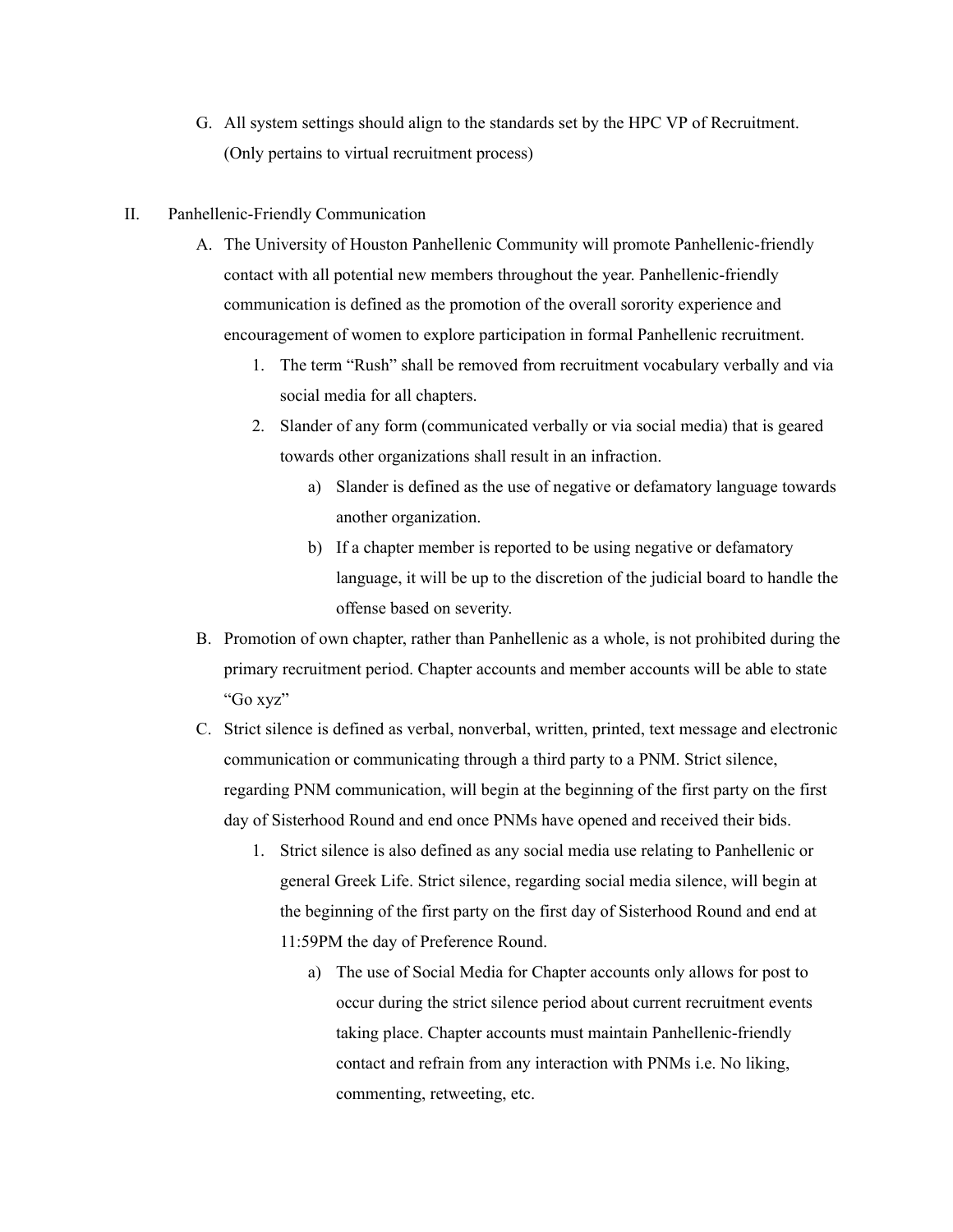- b) Active members are allowed to utilize social media in relation to non-Panhellenic happenings. i.e. posting about family events, friend gatherings etc.
- 2. Due to strict silence, no sorority member, including alumnae and new members, may communicate or live with potential new members during this period. If potential new members live in a residence hall with sorority members, only casual greetings and contact are permitted.
	- a) If a sorority member is living with a PNM and unable to move elsewhere given COVID-19 or any extenuating circumstance they must make the recruitment team aware of their situation
- D. Chapter accounts, chapters VP of recruitment, and chapter Presidents are allowed to follow PNMs on all social media accounts and reach out to them, if they wish, in regards to information about recruitment in a panhellenic-friendly manner.
	- 1. Chapter members are not allowed to follow back and reach out to PNMs, but if a PNM has reached out to the chapter member they can respond with the designated response approved by Houston Panhellenic Council that states: *"Hi [PNM name], I am so thrilled that you are excited for Recruitment and that you are interested in learning more about [xyz]! As a chapter member I am unable to answer your questions directly, but please feel free to reach out to our chapter account [xyz] or @uhpanhellenic and they would be happy to help you out!"*

#### III. Financial Information

A. The Formal Recruitment budget cap is set at \$2000; this includes all donations. All Chapter Recruitment Chairs must turn in an itemized list with receipts (original or copy) one week following the conclusion of Formal Recruitment. The Women's Fraternity will be required to pay to HPC one dollar for every dollar exceeding the Formal Recruitment budget cap. Anything purchased for Formal Recruitment purposes after the original deadline must be turned in by the date set by the HPC Vice President of Recruitment.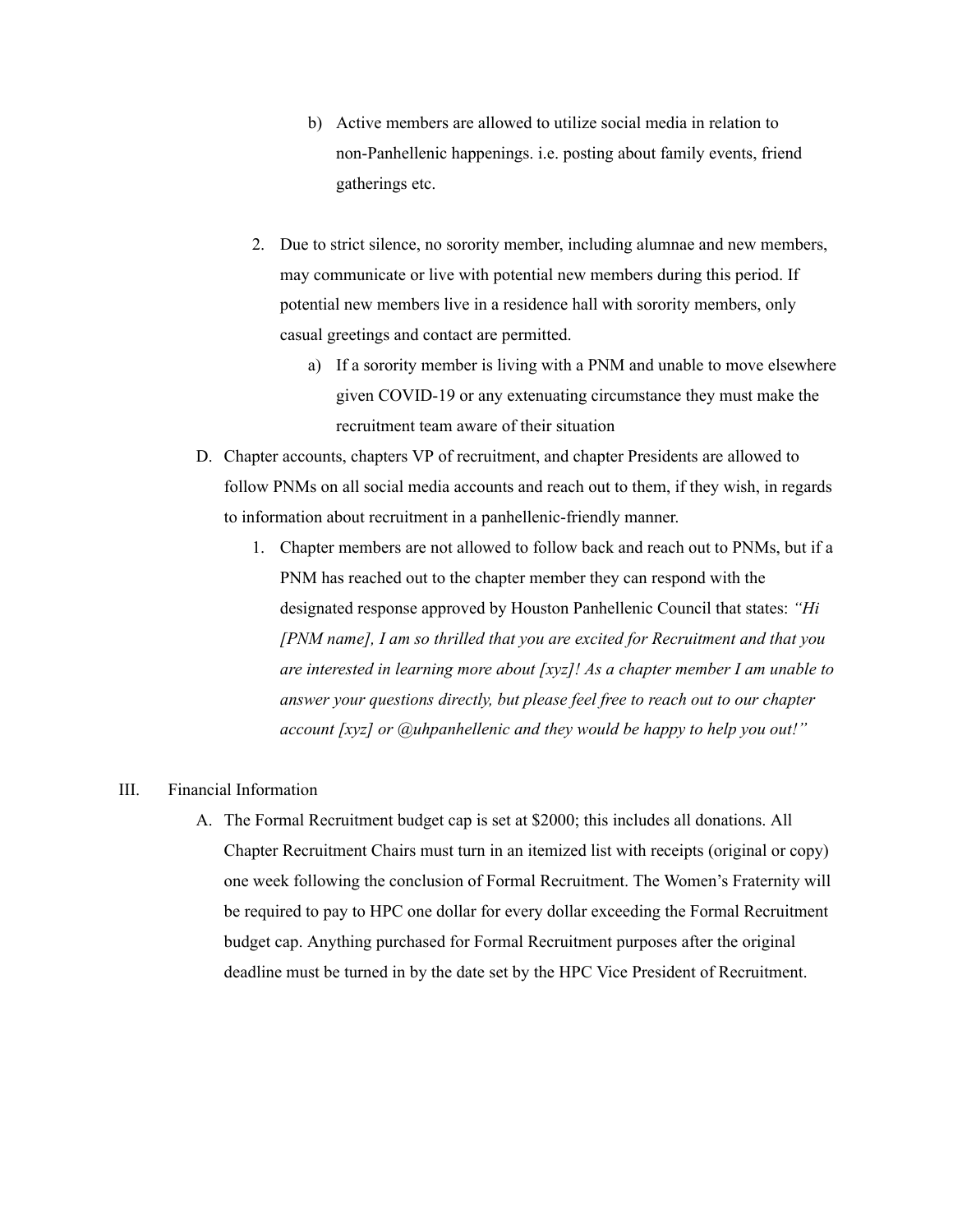- B. Each chapter will contribute \$350.00 plus \$15 per member to cover the cost of the Panhellenic Recruitment Shirt and to the Recruitment Marketing Campaign. HPC Vice President of Recruitment will provide all Chapter Recruitment Chairs with an anticipated schedule and budget of marketing expenses. The checks will be due to HPC by the date determined by the HPC Vice President of Recruitment.
	- 1. The HPC Vice President of Recruitment will have the anticipated budget prepared within 2 weeks after checks have been received from all chapters.
- C. All information requested at least two weeks in advance by the HPC Vice President of Recruitment concerning Formal Recruitment is due at the deadline of the determined date. If late, the chapter will be assessed a fine of \$50.00 starting on the deadline and continuing for every week the information is late until the information is received.
- D. During Formal Recruitment, all information (party lists, bid lists, etc.) requested by the HPC Vice President of Recruitment shall be submitted by the deadline specified in the Recruitment Schedule. If the information is not received by the deadline, a fine of \$100.00 will be imposed for the first thirty minutes it is late. Anytime thereafter, the chapter's fine will increase by \$50.00 for each thirty minutes it is late.
- E. Any chapters not represented in HPC Recruitment meetings will be assessed a fine of \$20.00 per meeting that is missed, given that each chapter received a minimum of two weeks' notice.
- F. Recruitment infractions will be addressed in accordance with and follow the schedule detailed in section VII.2 in the NPC Manual of Information, Judicial Process Overview.
- G. The College Panhellenic will require chapters to share detailed financial information (member dues, chapter fees and assessments, etc.) with potential new members during a specified round of recruitment. Each chapter will share the financial information in a brief group presentation and individual conversations. A potential new member may leave each chapter's event with a single sheet of paper containing the chapter's dues and fees information using the approved Panhellenic template. See the NPC website for implementation guidelines.

#### IV. Recruitment Counselor Regulations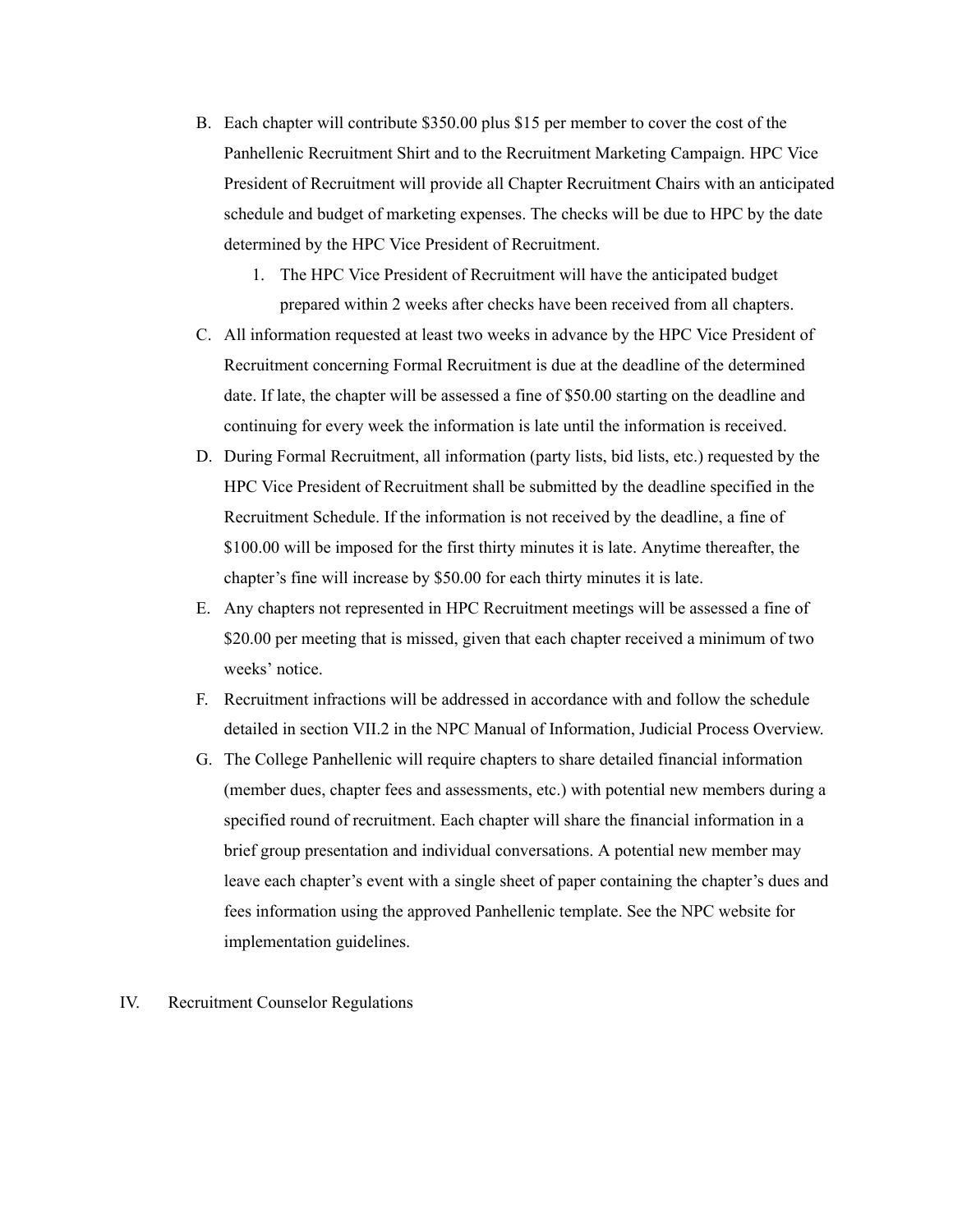- A. To ensure equal representation of all chapters for Recruitment Counselor positions and to ensure an adequate number of total Recruitment Counselors, each chapter is required to have a minimum number of applicants for the Recruitment Counselor position based off of projected participation in Formal Recruitment.
- B. Applicants will be reviewed through an application process with interviews conducted by the HPC President, HPC Vice President of Recruitment, HPC Assistant Vice President of Recruitment, and HPC Advisor and Recruitment Advisor. If Panhellenic feels the chapter's applicants are unqualified, the chapter will be asked to send additional applicants.
- C. Recruitment Counselor candidates must be in good standing with their own chapters prior to applying for the role.
- D. Recruitment Counselors will not have access to PNMs' information on Campus Director after registration has closed.
- E. Recruitment counselors shall be responsible for being a facilitator of leadership development for the women going through primary Panhellenic recruitment. They will work with 2 or more other women and counsel, guide, and help the Houston Panhellenic Council with primary Panhellenic recruitment and other duties as assigned.

# V. Affiliation Rules

# A. **Recruitment Counselor Disassociation:**

- 1. Starting 30 days from formal recruitment ( August 9, 2022) all recruitment counselors are required to either mark their social media profile(s) as private or remove all evidence of their affiliation from social media. They may attend any chapter events EXCEPT recruitment events until the formal recruitment period has ended (September 12th, 2022). During this time, recruitment counselors should refrain from wearing letters (clothing, jewelry, and accessories) in public and on-campus. (Dates are subject to change every year.)
- B. Recruitment counselors and chapters shouldn't overly discuss, overly stress or make unnecessary show of which chapter they are a member of.
- C. During all Panhellenic recruiting events, all HPC Officers and recruitment counselors will be expected to represent the Houston Panhellenic Council with their attire and conversations.
- D. HPC officers will formally disaffiliate and dissociate per the following definitions.
	- 1. **Disaffiliation:**

Starting 30 days from formal recruitment (August 9, 2022), all officers of HPC are meant to be impartial. Their duty is to serve the Panhellenic Council as a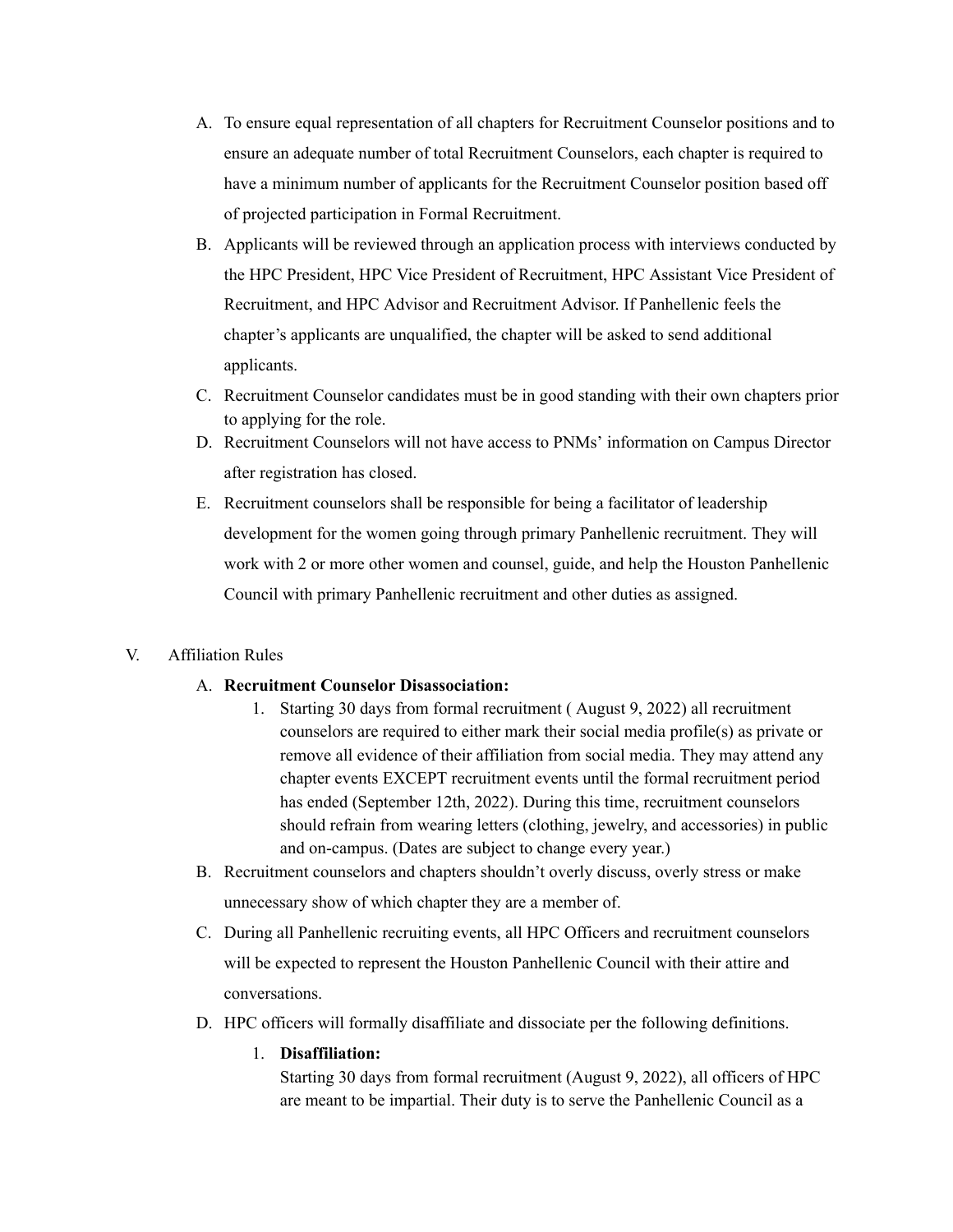whole and not their individual chapters. This involves all proof of their affiliation being removed from social media (or their account(s) being marked as private) as well as not attending any chapter events, including chapter meetings, **unless their bylaws and/or governing documents specifically state otherwise,** specifically held before formal recruitment. (Dates are subject to change every year.)

#### 2. **Disassociation:**

For the HPC President, VPR, and AVPR -disassociation shall have the same effect as disaffiliation. For all other HPC officers, beginning May 1st, all HPC officers are to separate themselves from their chapters as much as possible. HPC officers should mark their social media profile(s) as private. Chapters should not post pictures of HPC officers on their social media accounts to ensure HPC officers affiliation is not promoted. HPC officers should also not attend any recruitment events, recruitment trainings, or recruitment meetings pertaining to their specific chapters.

#### VI. Potential New Member Guidelines

- A. HPC will provide academic information to all Potential New Members before the Potential New Member registers for Formal Recruitment. However, a 2.35 Cumulative GPA is required for a Potential New Member to participate in the Formal Recruitment Process. If a PNM has 29 credit hours or less, their high school GPA will be considered instead of their college GPA; however, if a PNM has 30 credit hours or more, their college GPA will be considered instead of their high school GPA. This is in accordance with the University definition on Freshman vs. Sophomore standing.
- B. Throughout the entire Recruitment period starting May 1st, no Potential New Member shall visit a women's fraternity house suite, lodge, and/or chapter room except during the designated formal recruitment parties and approved Panhellenic pre-recruitment events.
- C. No women's fraternity member may buy anything for or give any favors/gifts to a Potential New Member. No Potential New member may buy or give any favors/gifts for an HPC member prior to accepting an invitation for membership.
- D. All Potential New Members will be required to meet all HPC chapters with the exception of extenuating circumstances. Extenuating circumstances will be determined by the Vice President of Recruitment. In case of an illness or other emergency, the potential New Member must notify the Recruitment Counselor who will then notify the HPC Vice President of Recruitment who will then notify the affected HPC chapter(s).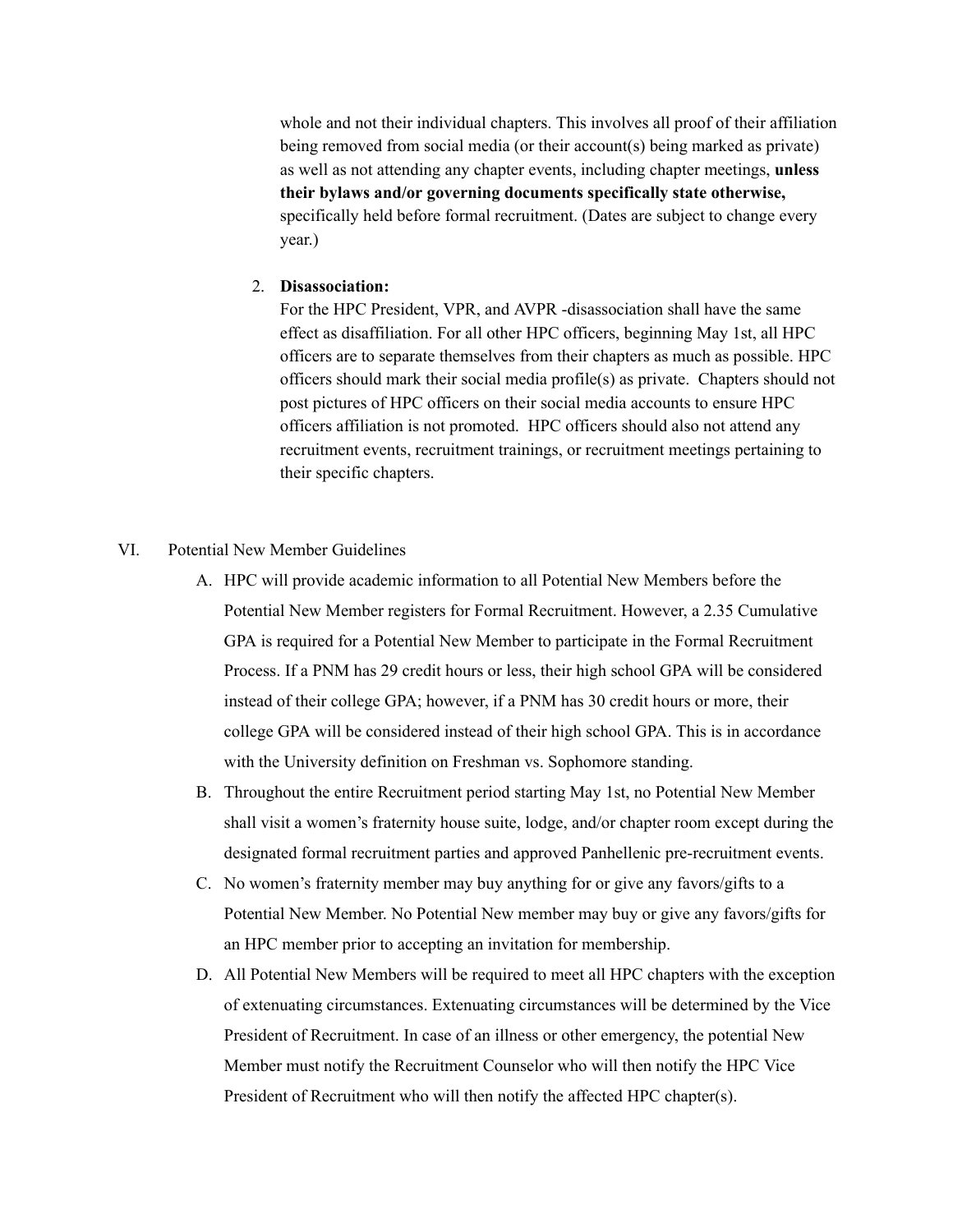- E. Only events open to all women's fraternities in order to promote Greek Life or Recruitment will be permitted. Affiliated and disaffiliated women may attend Greek Life inclusive events not sponsored or organized by any women's fraternity during the summer months.
- F. There shall be no events hosted by any individual chapter with Potential New Members during the Recruitment Period starting May 1st until Bid Day.
- G. Each Potential New Member must sign and abide by a PMM Code of Ethics to be signed when they register for recruitment.
	- 1. If a PNM breaks the Code of Ethics, the first step is an informal conversation with the PNM. This conversation may be facilitated by any member of the HPC Executive Board, the PNM's recruitment counselor, the HPC advisor, or the HPC Recruitment Advisor. The goal of this conversation should be to address the behavior that is in violation of the PNM Code of Ethics.
	- 2. Depending on the circumstances, this conversation could have outcomes ranging from an oral/written warning to removal from the recruitment experience.
		- a) A PNM may not be removed from the recruitment process if she has not been educated in advance that this is a possibility.

#### VII. Alumnae

- A. Alumnae are bound by the HPC Recruitment Rules and must be identified during recruitment by nametag and must check in with HPC Vice President or Assistant Vice President of Recruitment.
- B. Alumnae participation is limited to observation only (i.e. no introduction to Potential New Members or engaging in conversation). There may be no more than five alumnae present overall including three alumnae present in the recruitment room during each event, excluding National Advisors.

# VIII. Formal Recruitment Events

A. General Information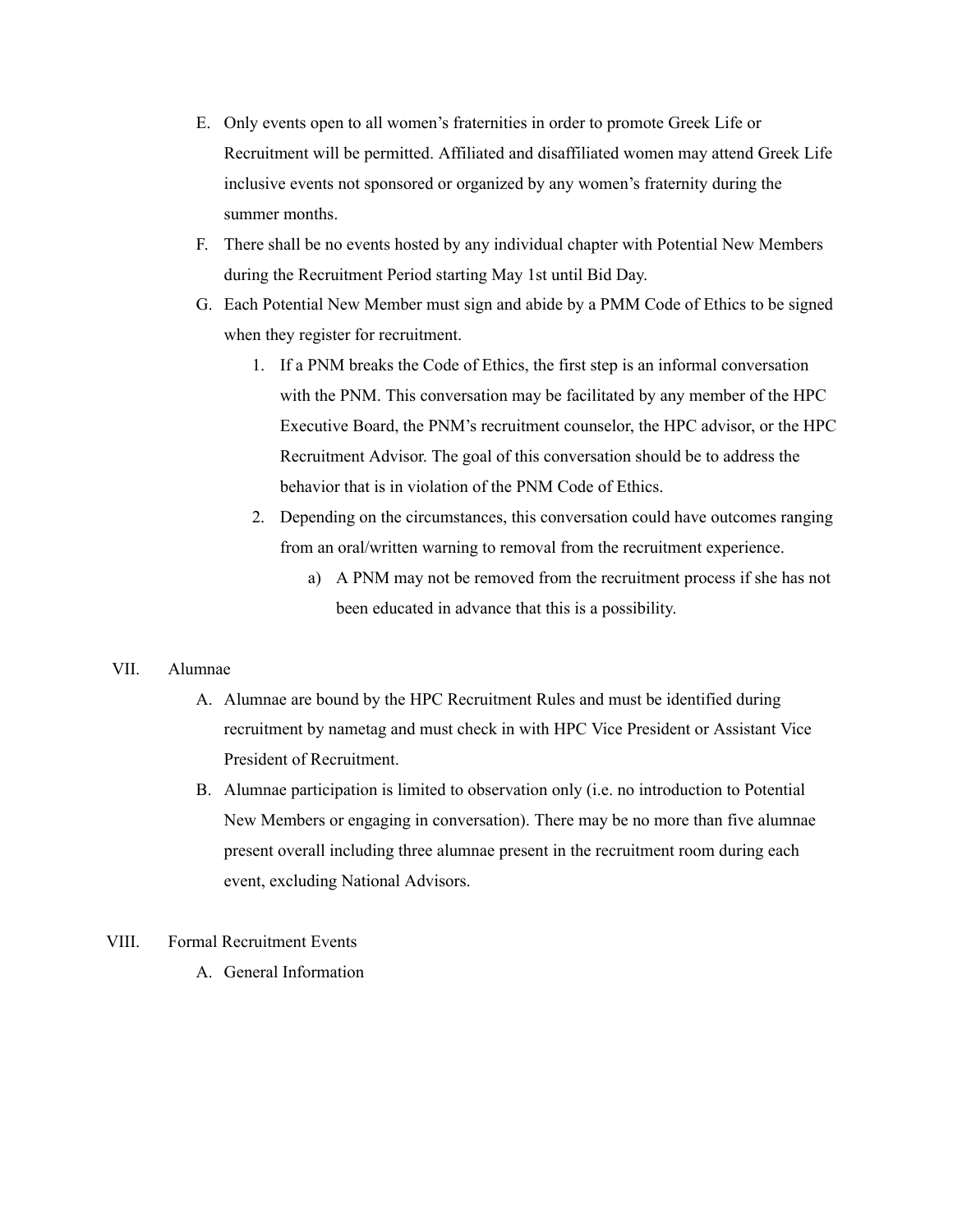- 1. No women's fraternity shall be allowed to display any outside decoration during the Formal Recruitment process. A women's fraternity, if they choose to decorate, may do so with foliage only or permanent porch fixtures (such as porch furniture). The foliage is limited to what may be placed directly on the porch. No hangings or displays above or on the door are allowed.
- 2. On any given day during Formal Recruitment, the HPC Advisor and Executive Board can enter the chapter houses at random times. HPC will give as much warning as possible to the chapters as to when they will be entering.
- 3. Each chapter shall be responsible for the timing of their recruitment parties. In the event that a chapter exceeds its allotted time, the chapter will be warned. If the violation occurs a second time, the chapter will be fined \$25.00 by HPC.
	- a) Chapters will be allowed a 5 minute time period at the beginning of the party for any technical issues that may occur. If there are larger technical issues it is to be reported to HPC VP recruitment immediately. (Only pertains to a virtual recruitment process)
- 4. Chapters may choose to add one song on either Round 1 or Round 2 but not both. This has a time limit of 5 minutes.
- 5. Chapter members shall be released after all PNMs have made selections and left the premises.
- 6. The structure of recruitment shall be as follows: PNMs begin with 7 parties for the sisterhood round. After completion of all parties PNMs shall attend a maximum of 4 parties for philanthropy round. A PNM shall attend a maximum of 2 parties for preference round.
- 7. Each chapter room is allowed a max of 4 tables and a max of 20 table top items per room, in any combination, including board displays. Any type of display board is permitted but dimensions must not exceed 36"x 48".
- 8. All chapters must follow all local, state, and federal guidelines in relations to cleaning, social distancing and mandated mask-orders.
- B. Round One of Formal Recruitment Sisterhood Round
	- 1. Sisterhood rounds will last 25 minutes. Breaks will be established when we can estimate party schedules.
	- 2. Chapter rooms, in the Student Center, shall remain "as is" with no frills.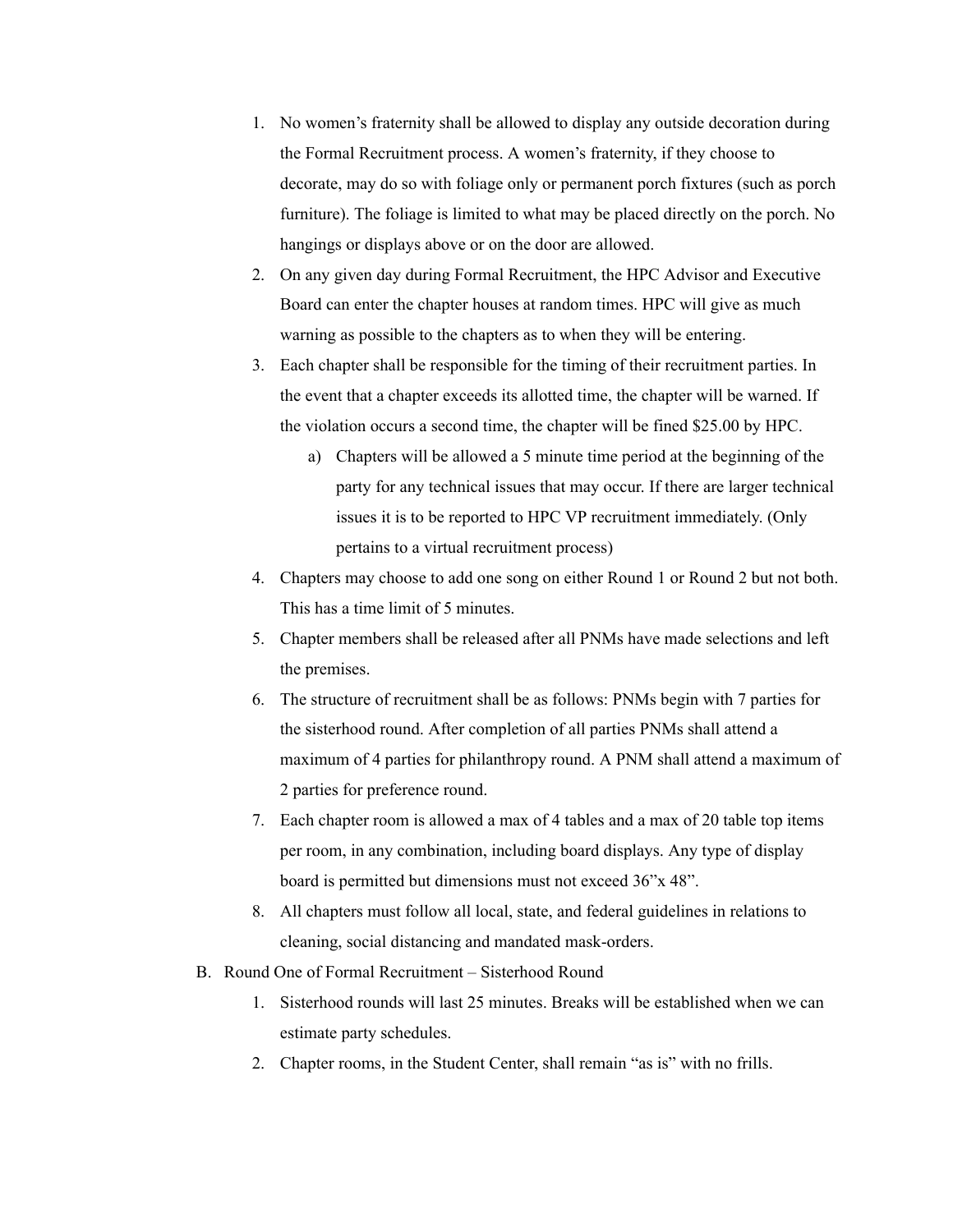- a) Rentals from the Student Center for each room will be determined by HPC Vice President of Recruitment.
- b) Decoration rules set forth by the Student Center are to remain intact. This includes and does not exclude things such as no glitter, no attaching things to walls, and no open flames.
- 3. Each chapter may have no more than 4 tri-fold boards displayed and 1 set of letters.
	- a) Diagrams, photos, and descriptions are due to HPC Vice President of Recruitment by the date set forth 3 weeks in advance of Recruitment 3. Chapters are permitted to have a slideshow, video, or presentation during the party that can last up to 5 minutes.
		- (1) To be approved by HPC Vice President of Recruitment, due 3 weeks in advance of Recruitment.
- C. Round Two of Formal Recruitment Philanthropy Round
	- 1. The second-round events must have a philanthropic theme.
	- 2. Philanthropy round will last 35 minutes. Breaks will be established when we are able to estimate party schedules.
	- 3. Chapter rooms, in the Student Center, shall remain "as is" with no frills.
		- a) Rentals from the Student Center for each room will be determined by HPC Vice President of Recruitment.
		- b) Decoration rules set forth by the Student Center are to remain intact. This includes and does not exclude things such as no glitter, no attaching things to walls, and no open flames.
	- 4. 2 tri-fold boards may be displayed and 2 philanthropic activities in the Chapter rooms.
		- a) Both need to be approved by HPC Vice President of Recruitment, due 3 weeks in advance of Recruitment.
	- 5. A slideshow or philanthropy video is permitted.
		- a) To be approved by HPC Vice President of Recruitment, due 3 weeks in advance of Recruitment.
	- 6. No outside third party is allowed (including but not limited to animals and outside speakers).
- D. Round Three of Formal Recruitment Preference Round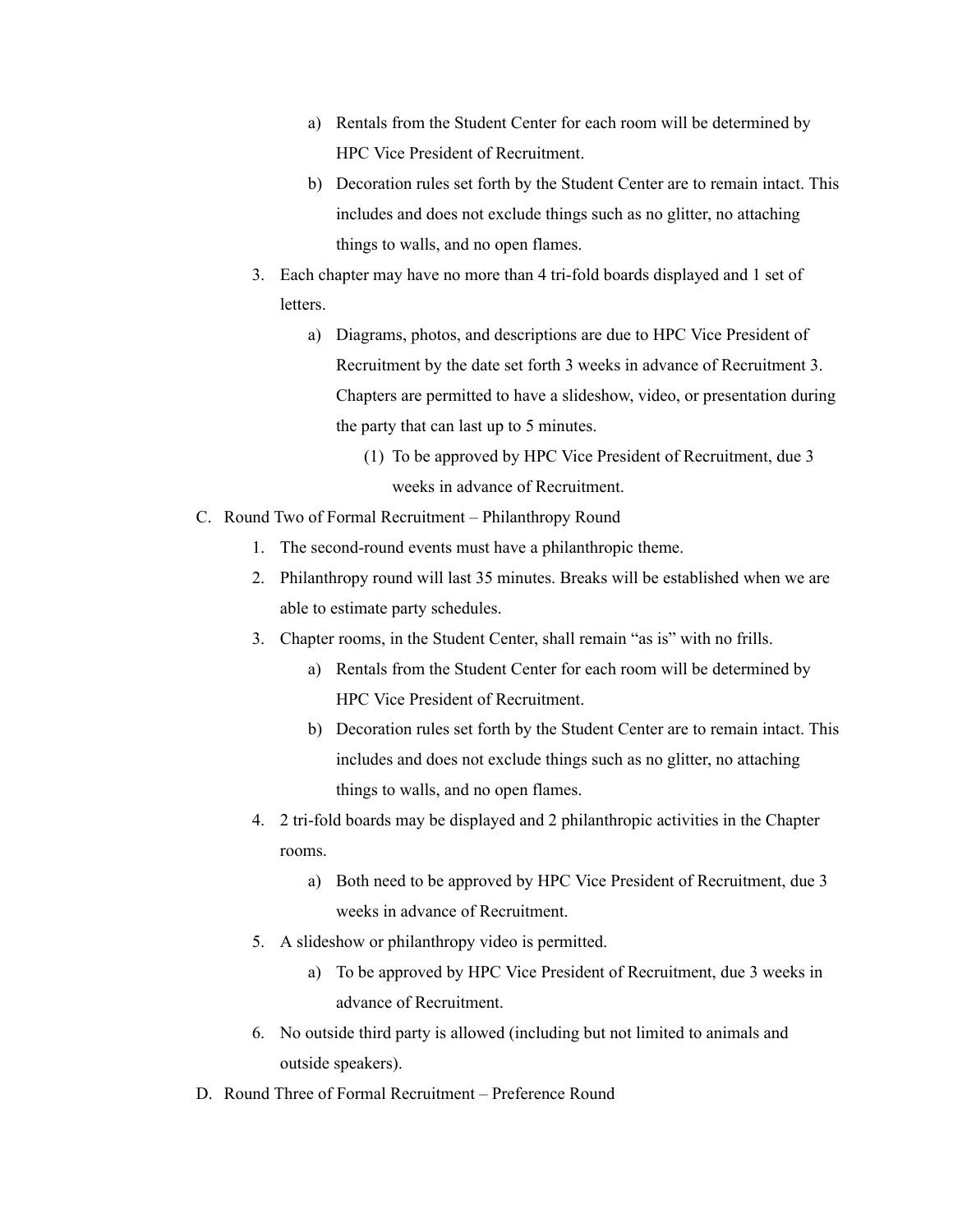- 1. Preference rounds will last 50 minutes. Breaks will be established when we can estimate party schedules.
- 2. Decorations plans for Student Center Rooms are due 3 weeks in advance of Recruitment for the approval of the HPC Vice President of Recruitment.
- 3. Limited frills this day is further defined as the permission to have flowers and battery lit candles if used in chapter's preference ceremony as well as a beverage of chapter's choice.
	- a) Flower budget is included in the total recruitment budget. This includes all flower donations.
- 4. Each Chapter will provide a tent canopy and a cooler with water outside of the house during Preference Round. Chapters will also be responsible for providing ice for the cooler; however, Panhellenic should provide the water. These tents shall be taken down immediately after Preference Round.

# IX. Frills

- A. Frills is defined as the use of an elevated stage, floor coverings, wall coverings, chair coverings, chair sashes (during sisterhood and philanthropy rounds), balloons, tape, glitter, confetti, candles, streamers, skits, food, and personal notes, gifts or favors, and complete outfit coordination such as bulk buying. No flowers will be allowed in Sisterhood or Philanthropy Rounds, even if donated or sent by alumnae or parents.
	- 1. Bulk buying consists of any chapter having more than 15% of chapter women having the exact same statement article of clothing, not including the shirts provided by Panhellenic for Sisterhood Rounds.
	- 2. Flowers, battery lit candles, and chair sashes will be acceptable during Day 3, Preference Round, if used in preference ceremony.
- B. Chapter displays on Sisterhood Round and Philanthropy Round are limited to a maximum of 20 items, including tri-fold displays.
- C. Zoom backgrounds are allowed under the circumstance of them not being decorated with hanging decoration, glitter, excessively bold colors, or anything that would be defined as a 'frill'
	- 1. To be approved by HPC Vice President of Recruitment, due 3 weeks in advance of Recruitment.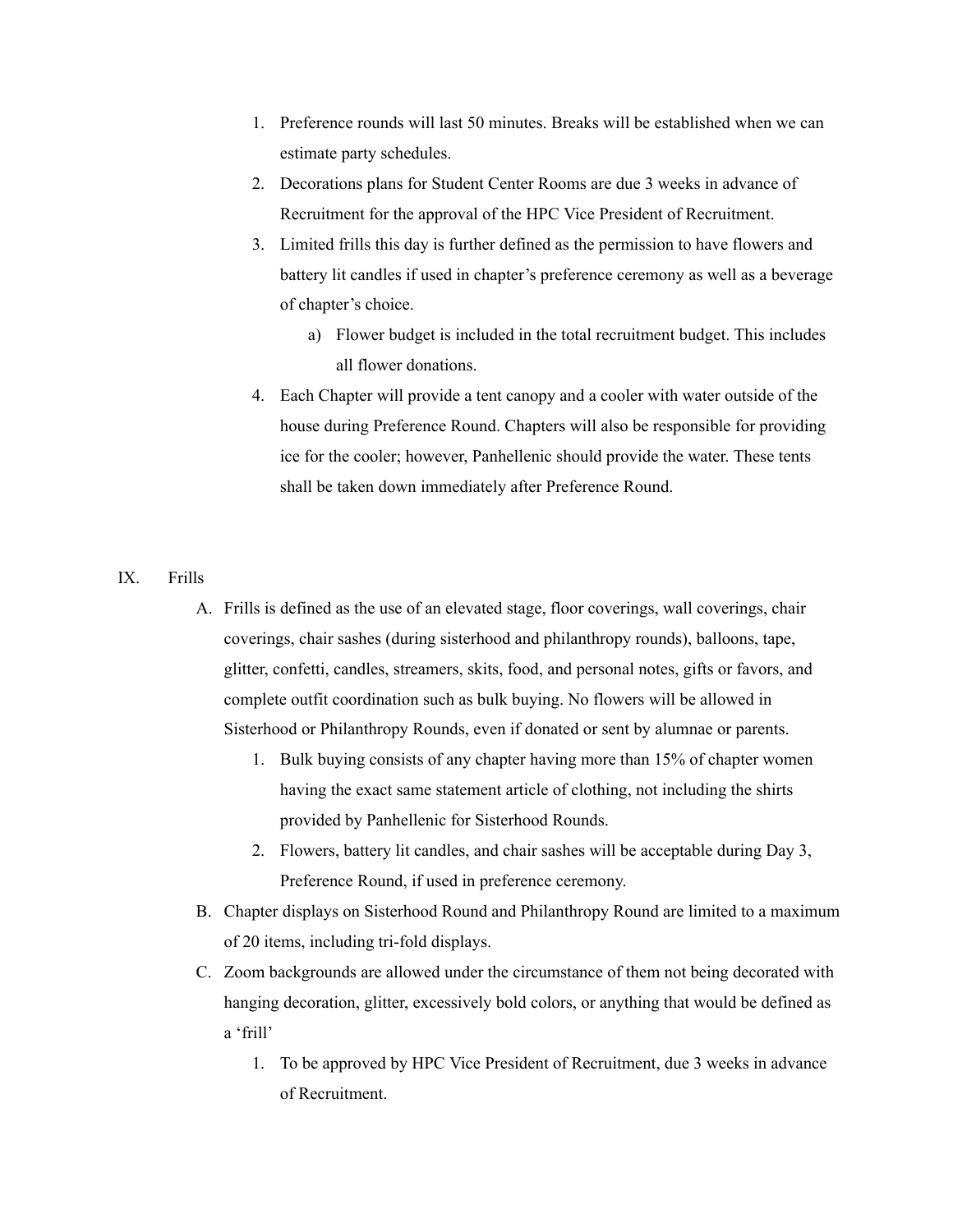# X. Bid Matching

- A. HPC will strictly adhere to the Quota-Total system and enforce NPC recommendations for Release Figures Method (see Manual of Information).
- B. If the number of registrants who have 60 or greater completed credit hours (junior status or higher) meets or exceeds 20% of all total registrants, than those with 60 plus completed credit hours will be placed in a secondary pool and a secondary quota will be used. Secondary pool will be verified by HPC Vice President of Recruitment by the end of Sisterhood Round.
- C. Immediately following bid matching, women whose preferences did not match are eligible for snap bidding. The only chapters eligible for snap bidding are those who have not met quota. Chapters who have met quota but are not eligible for snap bidding may participate in continuous open bidding after bid day to reach chapter total.
- D. A Potential New member who withdraws from the formal recruitment process before signing the preference card is eligible for snap bidding and continuous open bidding.
- E. At the time of their final preference selections, Potential New Members will be required to electronically sign a Membership Recruitment Acceptance Binding Agreement (MRABA).
- F. Chapters are to submit virtual bid-day cards to HPC VP of Recruitment to distribute via email to PNMs. Chapters are to drop off bid cards at CFSL the day of bid day by 12pm, virtual cards are to be submitted via email during a virtual recruitment process.
	- 1. To be approved by HPC Vice President of Recruitment, due 1 week in advance of Recruitment.
- XI. Continuous Open Recruitment
	- A. Except during Formal Recruitment, HPC recruitment rules shall not deny any chapter of the right to utilize continuous open recruitment during the regular school year if the chapter has not reached its total allowable size.
	- B. Panhellenic chapters are not allowed to host individual recruitment events if they do not fall under total.
	- C. Any regularly matriculated, unaffiliated woman is eligible for continuous open bidding, without any requirement of prior registration in Formal Recruitment. Exceptions to this rule are women who remain bound by their MRABA.